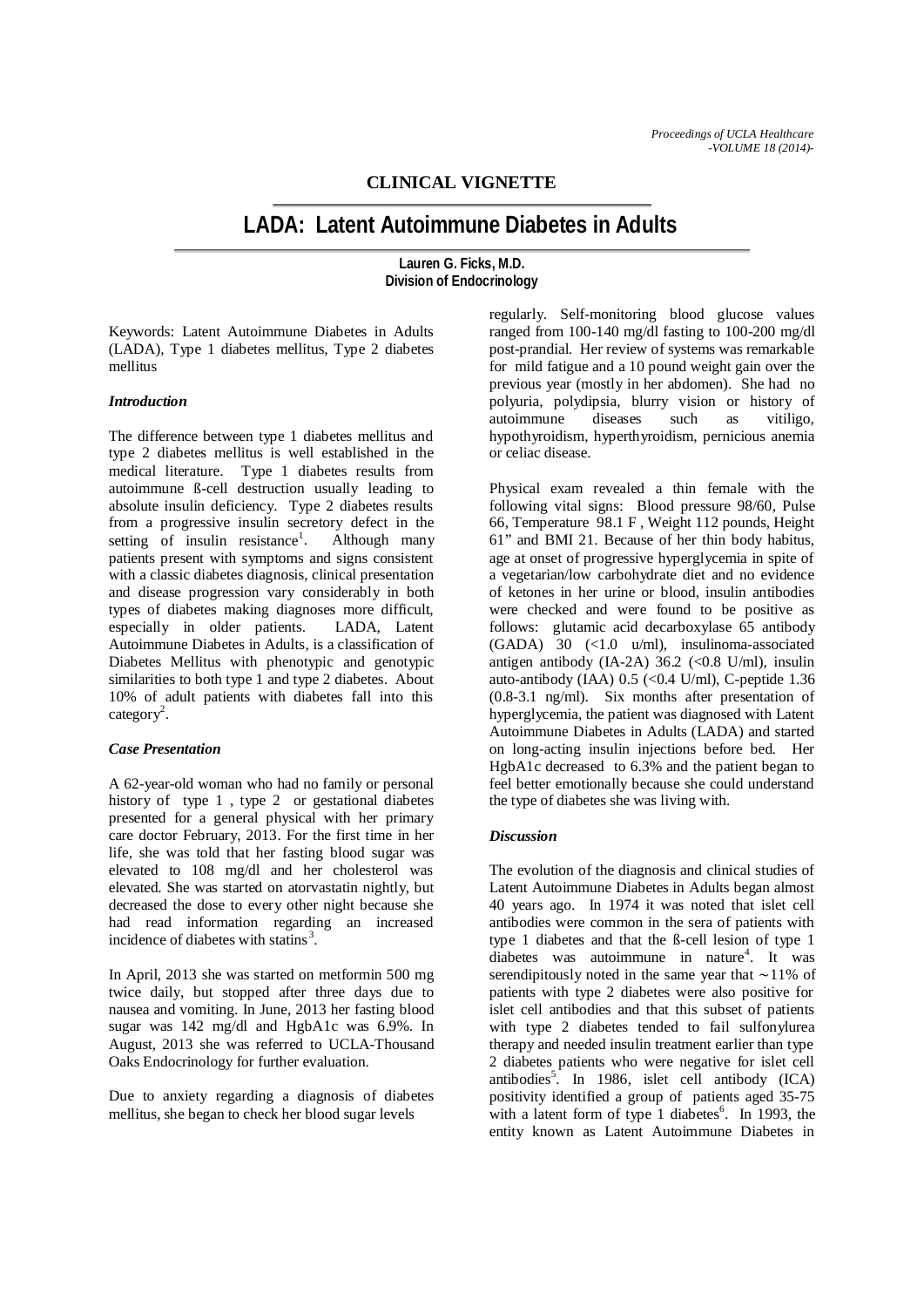Adults was coined in the literature as it was found that glutamic acid decarboxylase antibodies (GADA) were associated with a slowly progressive form of autoimmune diabetes that could be treated initially *without* insulin, but that ~80% of these patients eventually progressed to insulin dependence within 6 years<sup>7</sup>. In 1997, data from the United Kingdom Prospective Diabetes Study (the largest prospective study of patients with type 2 diabetes originally designed to provide guidelines for the management of type 2 diabetes) revealed that  $\sim$ 10% of adults with type 2 diabetes at diagnosis had evidence of islet cell autoimmunity and the majority of these patients progressed to insulin dependence within 6 years<sup>8</sup>.

By 2005, Latent Autoimmune Diabetes in Adults became the most common term describing patients with a type 2 diabetes phenotype combined with islet cell antibodies and slowly progressive ß-cell failure over the age of 35. Features of Latent Autoimmune Diabetes in Adults similar to type 1 diabetes included identical pre-disposing HLA genotypes for diabetes (HLA-DR3/DR4) and the fact that multiple and higher titers of islet cell antibodies predisposed patients with LADA to a more rapidly progressive course of  $\beta$ -cell failure<sup>2</sup>.

In 2007, a European Union Initiative, *ACTION LADA*, was started to further define the prevalence, characterize genetic, immunological and metabolic features of patients affected by Latent Autoimmune Diabetes in Adults and develop potential intervention trials with DiaPep277™ (an immune- modulating peptide that prevents the destruction of ß*-*cells and preserves their natural function which to date has only been studied in patients with type 1 diabetes). *ACTION LADA* defined Latent Autoimmune Diabetes in Adults, for clinical and research purposes, as patients with adult-onset diabetes (ages 30-70), non-insulin requiring diabetes for a minimum of 6 months and the presence of diabetes-associated auto-antibodies (specifically glutamic acid decarboxylase antibodies)<sup>9</sup> . Further *ACTION LADA* studies showed similarities of Latent Autoimmune Diabetes in Adults to type 1 diabetes (higher islet cell antibody titers and thinner patients) and type 2 diabetes (lower islet cell antibody titers and the presence of metabolic syndrome) $10,11$ 

In conclusion, it has been established in the literature that ß- cell autoimmunity and HLA genotypes contribute to the evolution of type 1 diabetes. It is also known that non-autoimmune ß-cell dysfunction and insulin resistance contribute to the evolution of type 2 diabetes. It appears that there are three mechanisms for disease evolution in Latent

Autoimmune Diabetes in Adults including ß-cell autoimmunity, non-autoimmune ß-cell dysfunction and insulin resistance $12$ . Several studies have found that ~10% of patients with adult-onset diabetes mellitus fall into this latter category of Latent Autoimmune Diabetes in Adults with autoimmune diabetes which is non–insulin requiring at diagnosis. There is some controversy regarding the definition of Latent Autoimmune Diabetes in Adults because the diagnostic criteria can be considered biased depending on the natural history and phase of presentation of a patient. There does appear to be value in measuring glutamic acid decarboxylase antibodies in adult-onset diabetes patients to identify autoimmune disease that appears to have no absolute identifiable clinical phenotype. Knowing that adultonset diabetic patients are glutamic acid decarboxylase antibody positive will alert clinicians to the increased likelihood of a more rapid progression to insulin therapy and the potential for other autoimmune disease processes.

## **REFERENCES**

- 1. **American Diabetes Association**. Diagnosis and classification of diabetes mellitus. *Diabetes Care*. 2013 Jan;36 Suppl 1:S67-74. doi: 10.2337/dc13-S067. PubMed PMID: 23264425; PubMed Central PMCID: PMC3537273.
- 2. **Fourlanos S, Dotta F, Greenbaum CJ, Palmer JP, Rolandsson O, Colman PG, Harrison LC**. Latent autoimmune diabetes in adults (LADA) should be less latent. *Diabetologia*. 2005 Nov;48(11):2206-12. Epub 2005 Sep 29. Review. PubMed PMID: 16193284.
- 3. **FDA Announcement February, 2013**: FDA announced labeling changes to cholesterol-lowering medications to include warnings about diabetes risk and memory loss. Analyses of the JUPITER ,TNT, IDEAL trials revealed that increased rates of DM in statin users depended on whether they already had risks for DM before starting the drugs.)
- 4. **Bottazzo GF, Florin-Christensen A, Doniach D** . Islet-cell antibodies in diabetes mellitus with autoimmune<br>nolvendocrine deficiencies *Lancet* 1974 Nov polyendocrine deficiencies. *Lancet*. 1974 Nov 30;2(7892):1279-83. PubMed PMID: 4139522.
- 5. **Irvine WJ, McCallum CJ, Gray RS, Duncan LJ**. Clinical and pathogenic significance of pancreatic-islet-cell antibodies in diabetics treated with oral hypoglycaemic agents. *Lancet*. 1977 May 14;1(8020):1025-7. PubMed PMID: 67485.
- 6. **Groop LC, Bottazzo GF, Doniach D** . Islet cell antibodies identify latent type I diabetes in patients aged 35-75 years at diagnosis. *Diabetes*. 1986 Feb;35(2):237-41. PubMed PMID: 3510930.
- 7. **Tuomi T, Groop LC, Zimmet PZ, Rowley MJ, Knowles W, Mackay IR**. Antibodies to glutamic acid decarboxylase reveal latent autoimmune diabetes mellitus in adults with a non-insulin-dependent onset of disease. *Diabetes*. 1993 Feb;42(2):359-62. PubMed PMID: 8425674.
- 8. **Turner R, Stratton I, Horton V, Manley S, Zimmet P, Mackay IR, Shattock M, Bottazzo GF, Holman R**. UKPDS 25: autoantibodies to islet-cell cytoplasm and glutamic acid decarboxylase for prediction of insulin requirement in type 2 diabetes. UK Prospective Diabetes